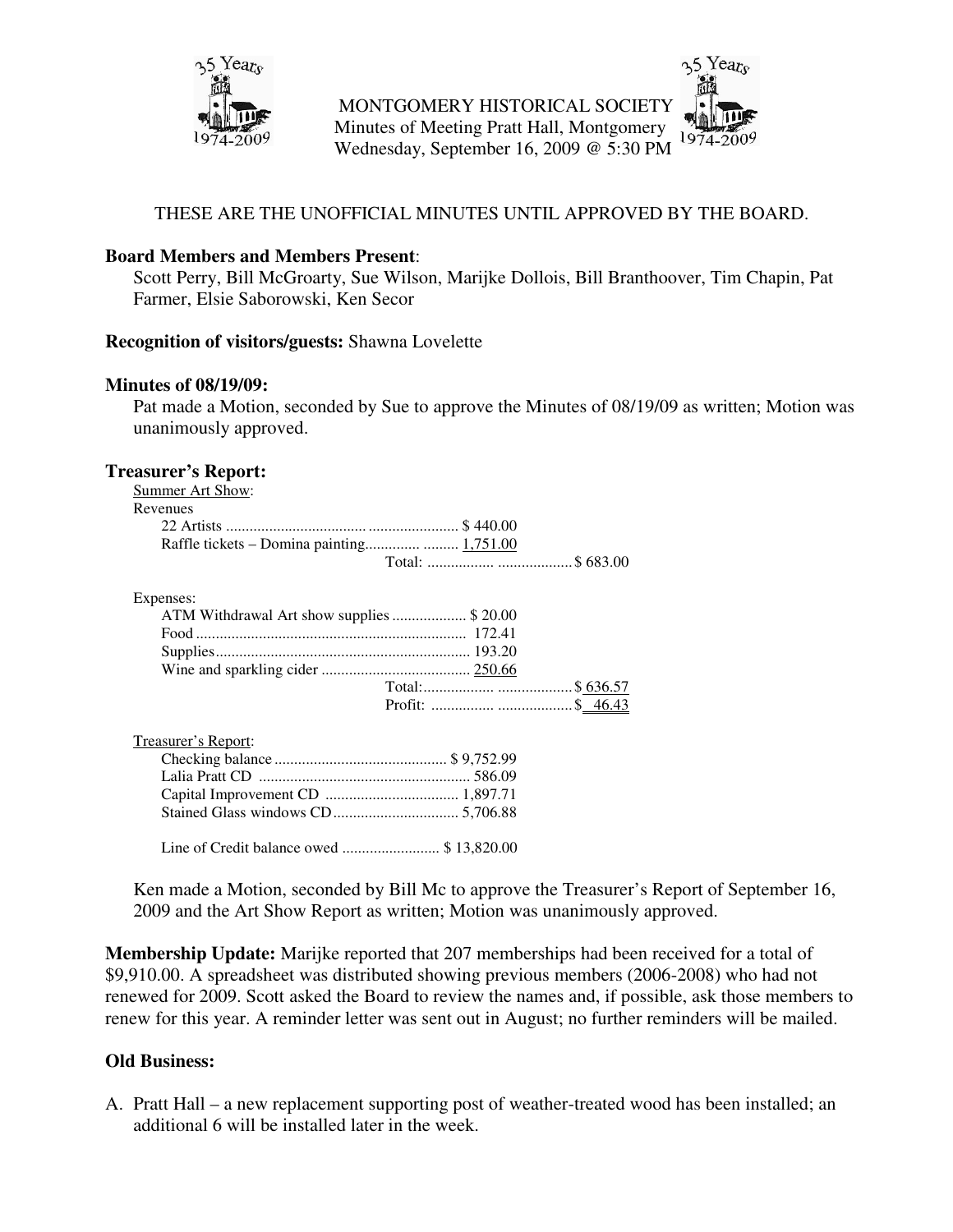Scott read a letter from the Eastman Foundation; our application for a grant to repair the front steps and foundation was declined due to the current financial recession.

B. Insurance Review:

Shawna Lovelette of Hull Insurance Agency distributed information regarding our current insurance policy and two proposed policies. The last evaluation of Pratt Hall was done in 1997; Tom Brennan, Control Inspector of Hull Insurance Agency will make another formal walkthrough to finalize the figures presented.

The current policy limited is \$228,738, with an Actual Cash Value (ACV) of Pratt Hall (not including the clock and tower) of \$702,474. Any building insured for less than 80% of ACV is subject to a co-insurance policy penalty at time of loss.

In case of a \$50,000 loss, the pay-out would be:

 $$228,738 \div $561,979$  (or 80% of \$702,474) = 41% x \$50,000 (loss) = \$20,500 pay-out (51%) penalty). Therefore, MHS is in reality only covered for ±50% in case of damage.

The current policy limit of \$228,738 was user defined back in 1997 based on values prevalent at the time.

Shawna presented two options:

- a) Insurance based on specific items only based on 80% of value; there would be no damage penalty; proposed premium would be \$1,654-\$1,417 depending on deductible.
- b) Insurance based on any level, up to the full valuation; there would be no damage penalty; proposed premium would be \$1,225-\$1,057 depending on deductible.

Action:

- 1. Shawna will provide more up-to-date numbers based on the new evaluation by Tom Brennan.
- 2. She will enquire if any additional "perils" can be added to the standard covered causes of loss.
- 3. The Board will discuss at the next meeting:
	- a) Based on the new evaluation the insurance rate will be increased is there a possibility of a \$5,000 deductible instead of the current \$1,000.
	- b) Under the current policy, if there is \$50,000 damage and insurance pay-out is only 50%, how would we finance the other 50%.
	- c) If the building were to be damaged beyond salvation, what are the options.
- E. Things to keep on the radar scope No action taken
	- ‹ Butler Decorative Cloth/Ledgers from Parker Store Bill B
	- ‹ Old Maps Project -Scott
	- ‹ Archives, accessioning, moving and storage Scott/Parma
	- ‹ Stage project Scott/Pat
	- ‹ Grant writing -Scott
	- ‹ Elders Night III Jo Anne
	- ‹ Stained Glass windows cards Scott
	- ‹ Cookbook fundraiser?